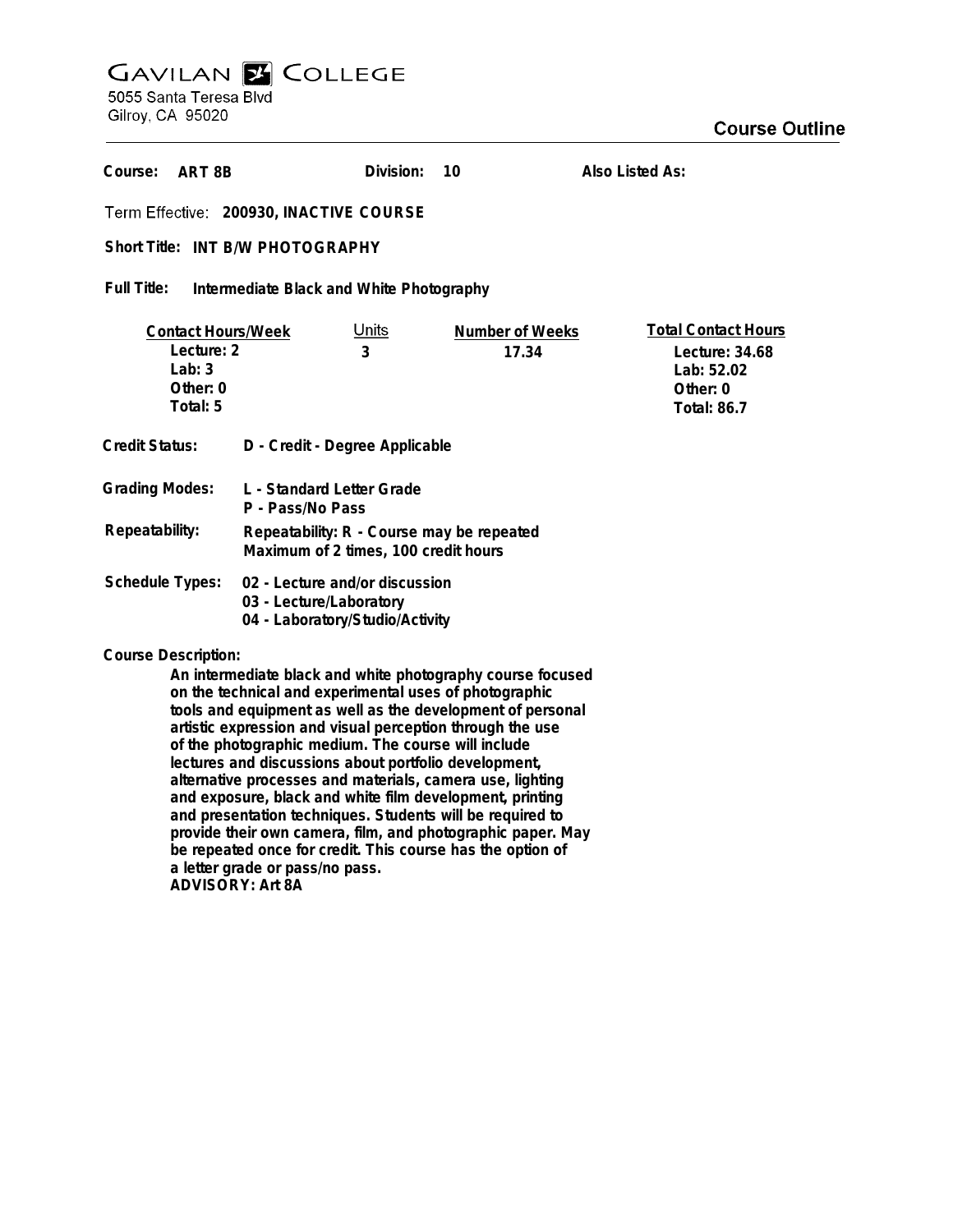**ARTICULATION and CERTIFICATE INFORMATION Associate Degree: GAV C1, effective 200630 CSU GE: IGETC: CSU TRANSFER: Transferable CSU, effective 200630 UC TRANSFER: Transferable UC, effective 200630 PREREQUISITES: COREQUISITES: STUDENT LEARNING OUTCOMES: 1. Create photographic artworks utilizing compositional considerations, and design elements and principles such as: line, shape, volume, balance, emphasis, economy, variety, repetition, rhythm, space, texture, value, and color. ILO: 5,6,1,7,2 Measures: projects, exercises, performance, demonstration, homework, labwork, critique and presentation 2. Create a photographic portfolio. ILO: 1,7,5,2,3,6,4 projects, exercises, performance, demonstration, homework, labwork, and presentation 3. Research and write essays dealing with photographic history, artists, and photographic techniques. ILO: 7,1,2,3 Measures: essays, critiques, discussions, homework, and exams. 4. Critique and discuss photographic ideas and concepts. ILO: 1,7,5,2,3,6,4 essays, critiques, discussions, homework, and exams. 5. Analyze and discuss photographic art theories. ILO: 1,7,5,2,3,6,4 Measures: essays, critiques, discussions, homework, and exams. 6. Use various photographic techniques to create dynamic photographic images ILO: 5,6,1,7,2 Measures: projects, exercises, performance, demonstration, homework, labwork, and presentation TOPICS AND SCOPE: Inactive Course: 12/08/2008 1-2 4 LEC Contemporary photography. Contemporary photographic tools and media. Modern and contemporary photographic artists from 1950 to present. Intermediate photographic aesthetics, composition and design elements. Alternative and experimental photographic terminology. Talking and writing about intermediate photographic topics. Intermediate photographic topics - may include but not limited to: non-silver processes that still render black and white images, alternative methods,**

**and mixed media.**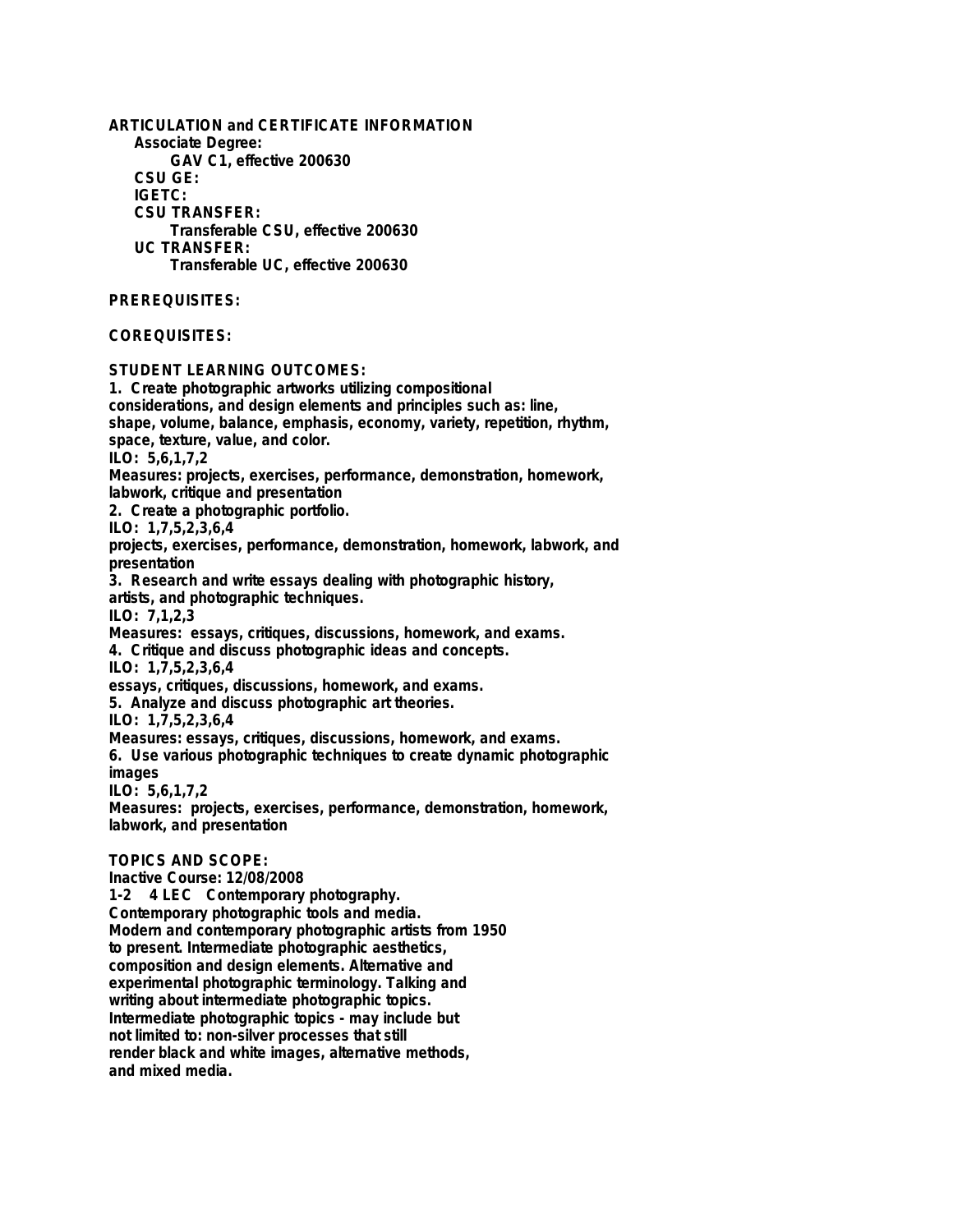**6 LAB Group critique and discussion of various contemporary photographic artworks. Written analysis of various contemporary photographic artworks. 3-4 4 LEC Intermediate camera controls - may include but not limited to: various camera formats (35 mm, 2 1/4, 4x5, 8x10), apertures, shutter speeds, film speed adjustments, compensation dial, shutter release, film release, film winder, take up reel, lens, lens release, depth of field dial, depth of field preview, pc cord socket, sync flash, hot shoe, motor drive socket, lens release, meter, view finder, focus dial, etc. Large format maneuvers such as tilts and swings. Zone system and push and pull / compression and expansion processing. 6 LAB Intermediate camera controls assignments which incorporate the following as hands on exercises and the exposure of a roll of film - may include but not limited to: apertures, shutter speeds, film speed adjustments, compensation dial, shutter release, film release, film winder, take up reel, lens, lens release, depth of field dial, depth of field preview, pc cord socket, sync flash, hot shoe, motor drive socket, lens release, meter, view finder, focus dial, etc. Utilization of the zone system and push and pull / compression and expansion processing. 5-6 4 LEC Intermediate photographic reflective light metering techniques. Use of a photographic gray card with the zone system. Other metering systems: handheld reflective and incident light. Intermediate photographic lighting equipment. Intermediate photographic lighting techniques. Intermediate available light techniques and studio lighting. 6 LAB Exercises using intermediate photographic reflective light metering techniques. Exercises using a photographic gray card with the zone system. Exercises using handheld reflective and incident light meters. Exercises using intermediate photographic lighting equipment. Exercises using intermediate photographic light techniques. Exercises using intermediate available light techniques. 7-8 4 LEC Black and white film and experimental films. Alternative black and white film chemistry. Safety procedures for alternative black and white film development. Alternative black and white film processing techniques. Processed black and white film evaluation. Negative storage systems. Midterm review. 6 LAB Practice alternative film development. Practice setup and breakdown of film processing equipment and chemistry. Practice alternative film processing safety procedures. Practice proper film processing cleanup.**

**9-10 4 LEC Alternative black and white photographic printing materials - may include but not limited to: liquid light, cyanotype, Vandyke process, etc. Alternative**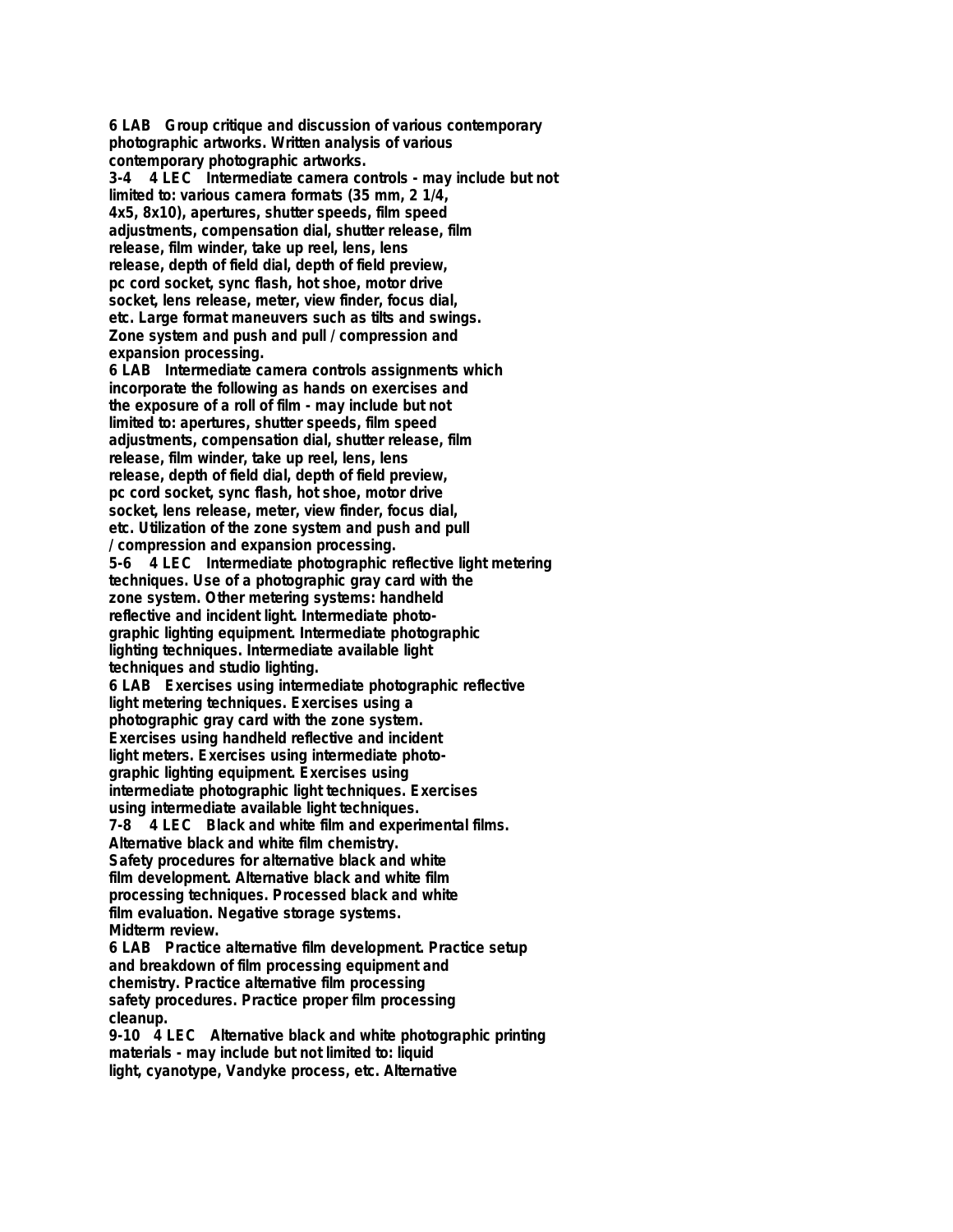**black and white photographic printing equipment. Alternative black and white photographic printing setup and procedures. Alternative black and white photographic printing chemistry. Safety procedures for alternative black and white photographic printing. Alternative black and white photographic printing techniques. Processed black and white photographic print evaluation. MIDTERM EXAM multiple choice, compare and contrast, and short essay. 6 LAB Practice alternative photographic printing. Practice setup and breakdown of alternative photographic printing equipment and chemistry. Practice safety procedures for alternative photographic printing. Practice proper clean up for alternative photographic printing. Written paper presentation on the topic of alternative photography.**

**11-12 4 LEC Alternative black and white photographic printing techniques. Experimental printing methods. Experimental printing materials. Alternative printing formats.**

**6 LAB Practice alternative photographic printing. Practice experimental printing methods. Practice creating with experimental printing materials.**

**13-14 4 LEC Mastering the craft of the photographic medium. Content, ideas, and meaning for intermediate photography.**

**6 LAB Practice intermediate techniques aimed to design and craft the photograph in terms of strong composition, well articulated ideas and great execution. Critique and discussion about content, ideas and meaning as well as composition and craft. View contemporary photographic images. Write and talk about contemporary images.**

**15-16 4 Lec Intermediate studio photography techniques. Intermediate still life photography techniques. Intermediate portrait photography techniques. Intermediate studio lighting equipment, tools, and setup. Intermediate photographic studio safety. Final exam review.**

**6 LAB Practice intermediate studio photography techniques. Practice intermediate still life photography techniques. Practice intermediate portrait photography techniques. Work with studio equipment and tools.**

**Practice intermediate set ups. Practice safe intermediate studio management.**

**17 2 LEC Intermediate photographic bodies of work and portfolios. Intermediate photographic presentation, installation, and exhibition. Alternative and experimental matting and mounting of photographs. FINAL EXAM: multiple choice, compare and contrast and short essay.**

**3 LAB Select photographic artworks for body of work. Alternative and experimental matting and mounting of photographic selection, alternative and experimental photographic matting techniques, and intermediate**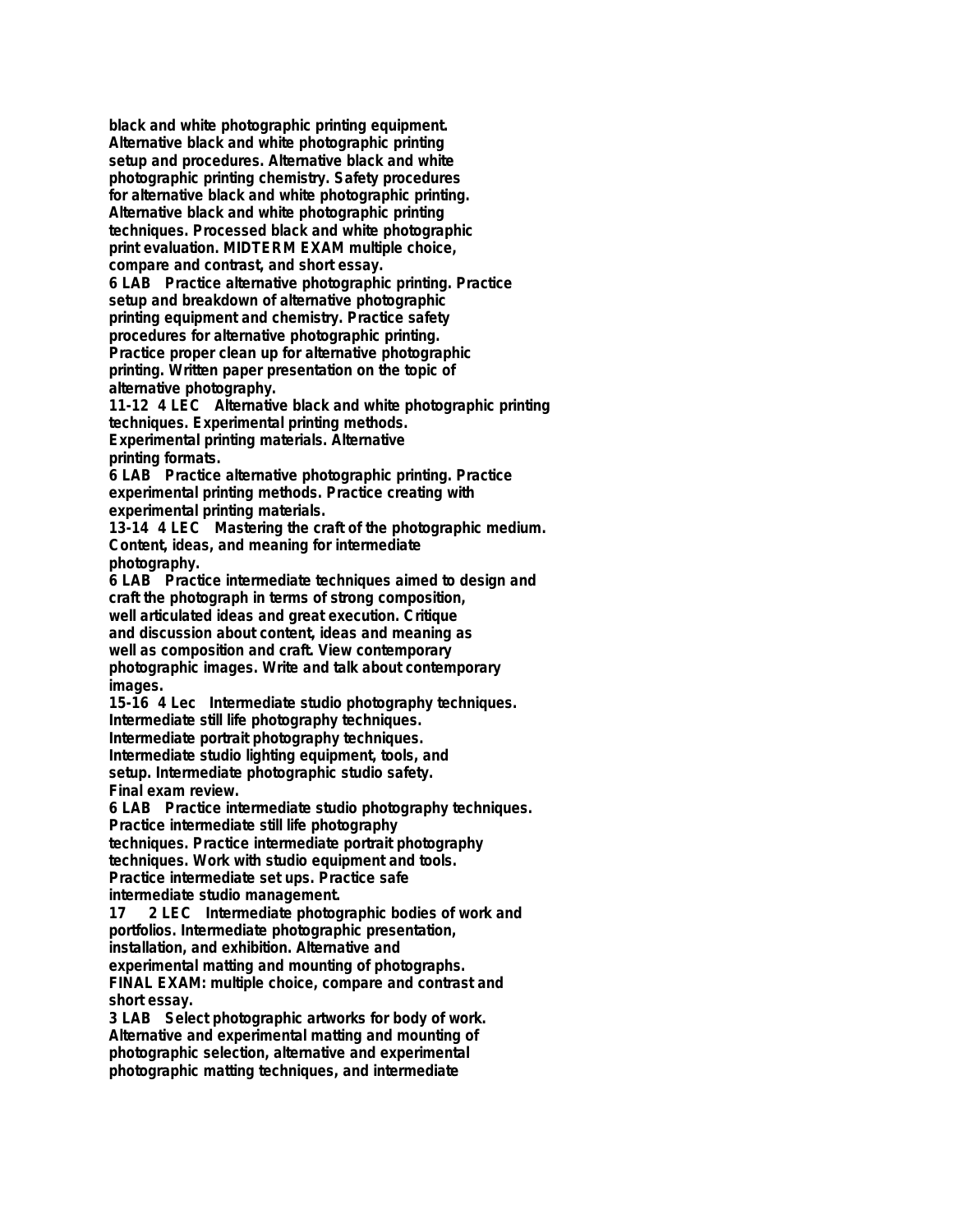**photographic portfolios. COURSE OBJECTIVES: WEEKS 1-2 Students can recall contemporary photographic images. Students can identify alternative and experimental photographic processes. Students can identify contemporary photographic artists. Students can interpret and analyze contemporary photographic images. Students can discuss and critique contemporary photographic images. WEEKS 3 -4 Students can identify intermediate camera controls. Students can demonstrate use of camera controls on a variety of camera formats (35 mm, 2 1/4, 4x5, 8x10). Students can expose a roll of black and white film using the zone system. WEEKS 5-6 Students can identify intermediate metering and lighting equipment. Students can choose and apply intermediate metering and lighting techniques. Students can set up and use intermediate lighting equipment. Students can expose film utilizing various intermediate metering procedures. WEEKS 7-8 Students can identify alternative black and white film and processing chemicals. Students can setup and breakdown alternative film processing equipment and chemistry. Students can demonstrate safety procedures for alternative film processing. Students can develop a variety of black and white films. Students can evaluate alternative black and white film processing defects. WEEKS 9-10 Students can identify alternative black and white photographic materials. Students can properly identify and handle alternative print processing chemicals. Students can setup and breakdown alternative photographic printing equipment and chemistry. Students can demonstrate alternative photographic printing safety. Students can develop alternative black and white photographic prints. Students can evaluate alternative black and white photographic print defects. WEEKS 11-12 Students can identify alternative printing formats. Students can properly identify and handle alternative and experimental materials. Students can administer proper handling and safety procedures for alternative and experimental printing materials and methods. WEEKS 13-14 Students can analyze and interpret photographic imagery. Students can understand the meaning of craft in terms of the photographic image.**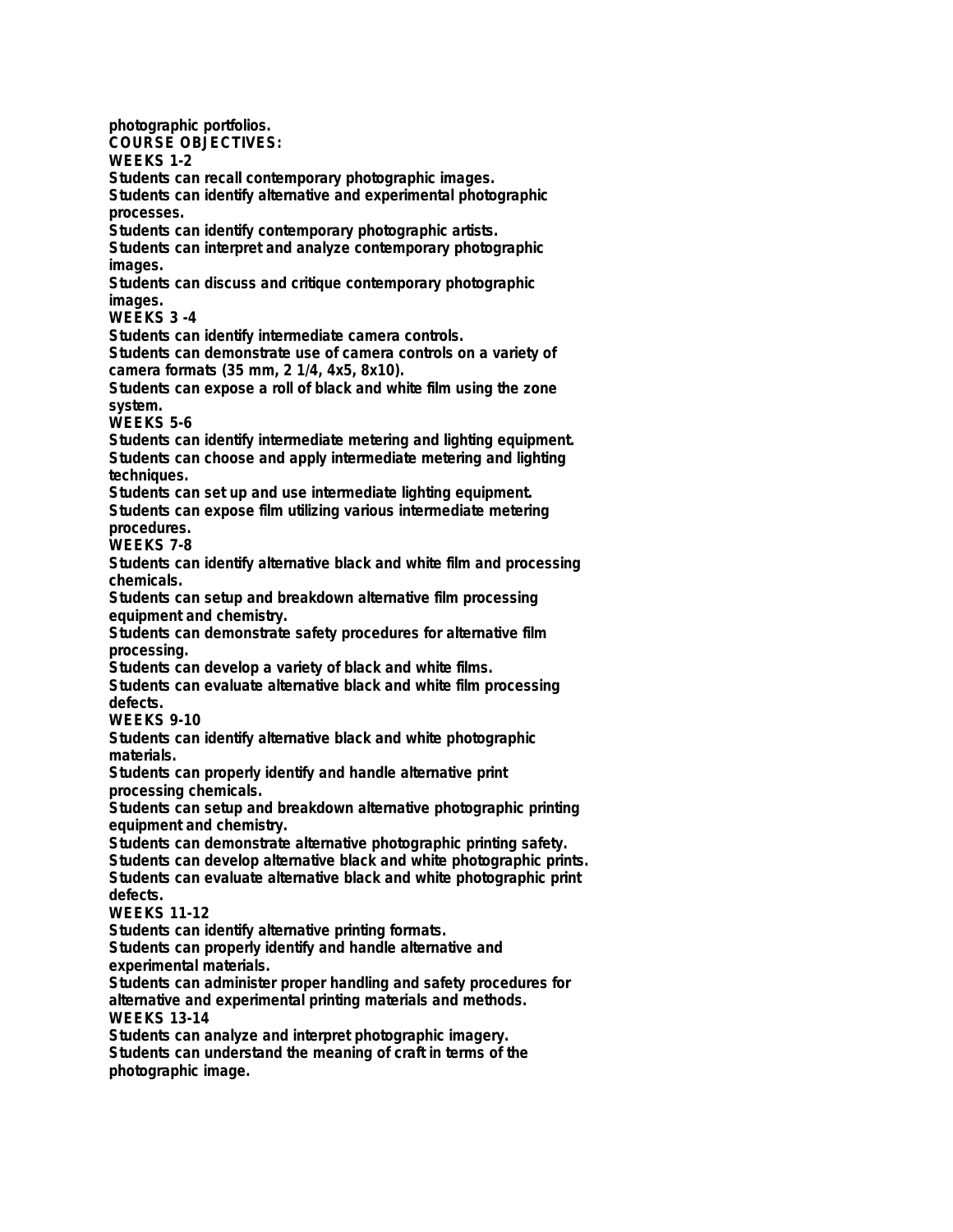**Students can write and talk about photographic artworks. WEEKS 15-16**

**Students can identify and use intermediate studio equipment and tools.**

**Students can properly identify and create intermediate still lives, portraits, and other intermediate studio photographic work. Students can demonstrate studio safety procedures.**

**WEEK 17**

**Students can identify and prepare artworks suitable for a body of work designed as an intermediate portfolio.**

**Students can properly mat and frame photographic artwork.**

**Students can create experimental portfolios.**

**Students can design an intermediate photographic presentation. Students can install a variety of photographic artworks. ASSIGNMENTS:**

**WEEKS 1-2 EXERCISES/READING/HOMEWORK: Gallery or exhibition review of contemporary photographic artwork.**

**Reading assignments from text and/or handouts on contemporary photography, aesthetics, composition, design elements, terminology and writing and discussion for critiquing.**

**WEEKS 3-4 EXERCISES/READING/HOMEWORK: Reading assignments from text and/or handouts on intermediate camera controls, zone system, and push and pull processing. Practice using intermediate camera controls and exposing film. Complete intermediate camera controls film exposure assignment.**

**WEEKS 5-6 EXERCISES/READING/HOMEWORK: Reading assignments from text and/or handouts on intermediate metering and lighting. Practice using various intermediate metering and lighting techniques. Complete film exposure assignment utilizing intermediate metering and lighting techniques and procedures. WEEKS 7-8 EXERCISES/READING/HOMEWORK: Reading assignments from text and/or handouts on alternative film development. Expose 1-2 rolls of film. Practice alternative film development procedures. WEEKS 9-10 EXERCISES/READING/HOMEWORK: Reading assignments from text and/or handouts on**

**alternative photographic printing. Practice alternative photographaic printing procedures. Expose 1-2 rolls of film.**

**WEEKS 11-12 EXERCISES/READING/HOMEWORK: Reading assignments from text and/or handouts on alternative and experimental photographic printing materials and techniques. Create original photographic artworks using alternatives and experimental materials and methods. Expose 1-2 rolls of film.**

**WEEKS 13-14 EXERCISES/READING/HOMEWORK: Reading assignments from text and/or handouts on photographic content, ideas, meaning, craft, and composition. Practice using alternative and experimental printing techniques. Expose 1-2 rolls of film. WEEKS 15-16 EXERCISES/READING/HOMEWORK:**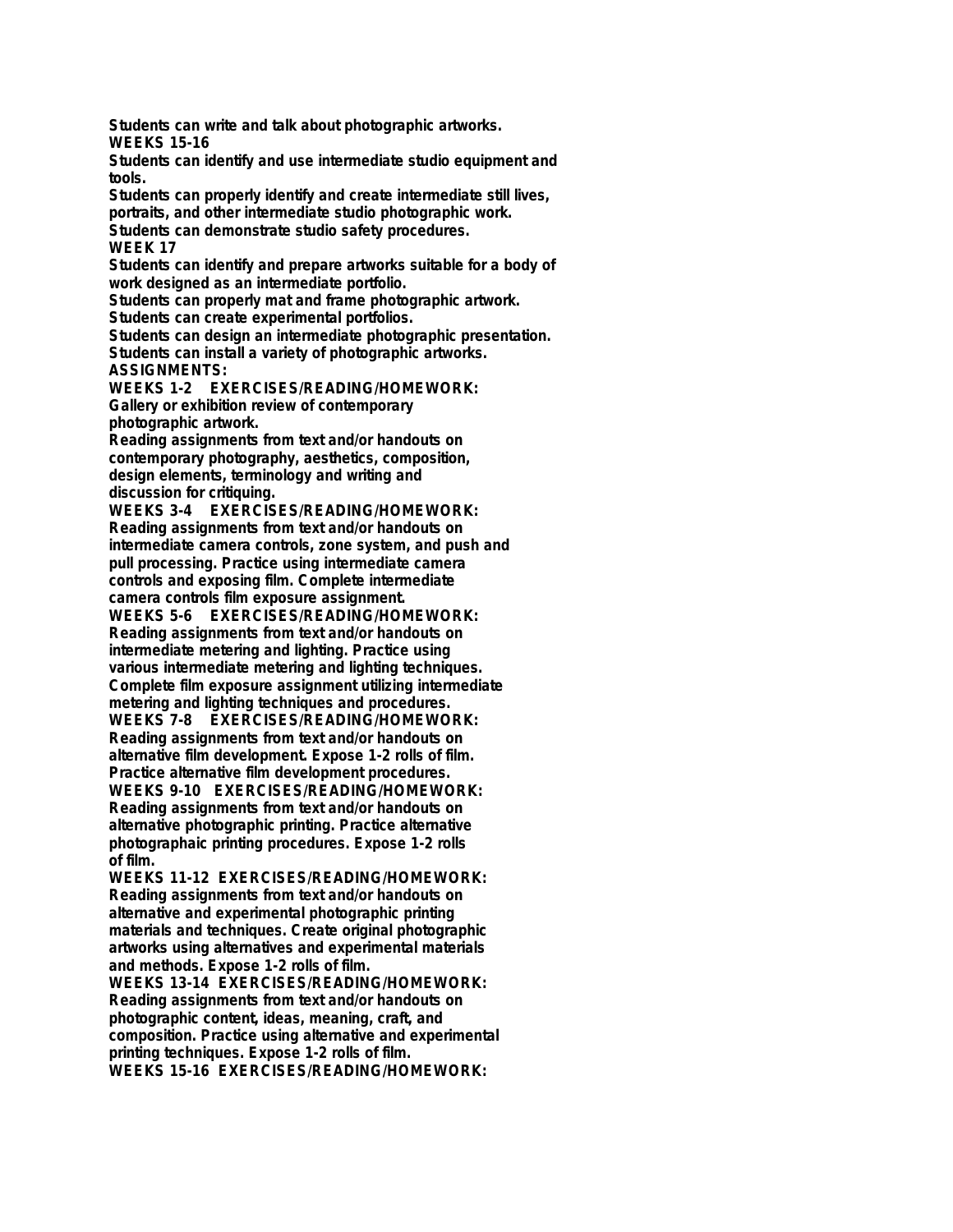**Reading assignments from text and/or handout on intermediate studio photography techniques, still life photography techniques, and portrait photography techniques. Practice intermediate studio photography. Expose more film and print photographs. WEEK 17 EXERCISES/READING/HOMEWORK: Reading assignments from text and/or handouts on photographic selection, alternative and experimental photographic matting techniques, and intermediate photographic portfolios.**

## **METHODS OF INSTRUCTION:**

**Lecture, demonstrations, multimedia visual aids, film/video, slides, textbook assignments, and readings, homework, and project completion, lab. METHODS OF EVALUATION: The types of writing assignments required: Written homework Lab reports Essay exams The problem-solving assignments required: Homework problems Field work Lab reports Exams Other: Lab and studio work The types of skill demonstrations required: Class performance Field work Other: Lab work The types of objective examinations used in the course: Multiple choice True/false Matching items Completion Other category: Creation - presentation, critique and analysis of portfolio of artwork. The basis for assigning students grades in the course: Writing assignments: 10% - 20% Problem-solving demonstrations: Skill demonstrations: 25% - 35% Objective examinations: 15% - 25% Other methods of evaluation:** 

## **REPRESENTATIVE TEXTBOOKS: Required Text: ^uPhotographic Possibilities^s, Rober Hirsch, 1995. or an equivalent college level intermediate black and white photography text that includes the technical, alternative, and experimental aspects of intermediate black and white photography. Reading level of text: College Level**

**SUPPLEMENTAL DATA: Basic Skills: N**